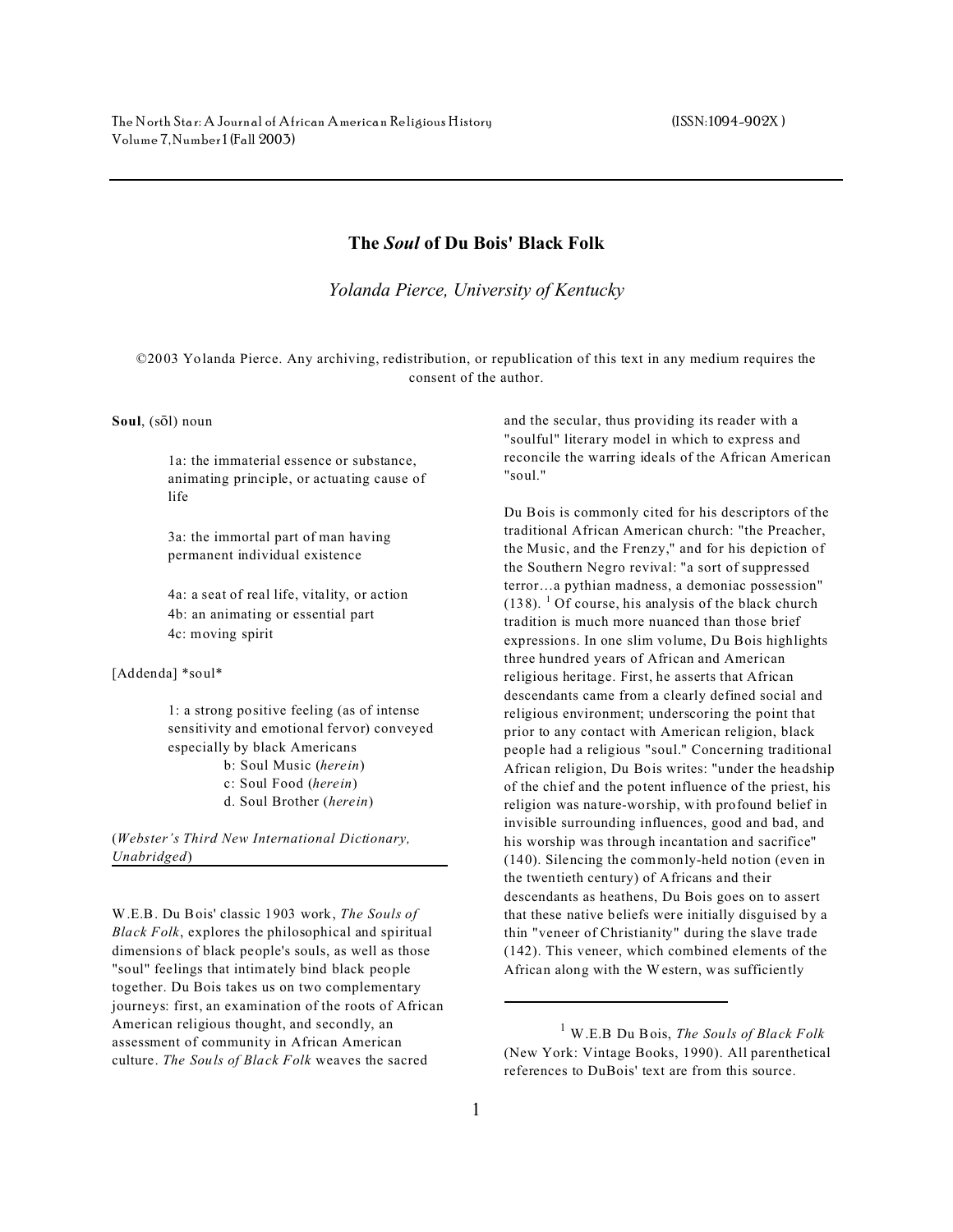malleable to allow for African religious retentions, specifically those notions enforcing the "spirit of revolt and revenge" against the institution of slavery (143). Du Bois makes it clear that enslaved African people had retained elements of the " soul" of their motherland, particularly in this area of religion.

As slave owners gradually came to realize that nothing suited slavery better than "the doctrines of passive submission embodied in the newly learned Christianity," Du Bois writes that African courtesy became slave humility, and "moral strength degenerated into submission, and the exquisite native appreciation of the beautiful became an infinite capacity for dumb suffering" (144). Challenging the role of the American church during slavery, Du Bois writes that it was "religious propaganda" which aided slave masters, who sought to emphasize those characteristics of the African "which made him a valuable chattel" (144). It was in 1845 that Frederick Douglass denounced "slave-holding Christianity" as the "sanctifier of the most hateful frauds," an institution under which the "darkest, foulest, grossest, and most infernal deeds" of slavery had found protection.<sup>2</sup> In 1903, Du Bois continues Douglass' charge, careful to note that it was "under the very shadow of the Church" where the worst characteristics of slave life were displayed; the form of Christianity, as practiced in America, attempted to erase and destroy the very souls of African American people (144).

In describing the current state of the black Christian church in the Reconstruction and Post-Reconstruction periods, Du Bois calls it the "social, intellectual, and economic centre" of Negro life; he writes that "the church often stands as a real conserver of morals, a strengthener of family life, and the final authority on

what is Good and Right" (140). He gives credit to the African American Christian Church as being a place of refuge and strength for black souls, the place for true expression of a people's "sorrow, despair, and hope" (138).

And yet, for Du Bois, twentieth-century African American religion is also intimately impacted by "double-consciousness," that duality of "two souls, two thoughts, two unreconciled strivings, two warring ideals in one dark body," which governs much of African American life (9). Du Bois writes that for those who blame the failure of the black church to address social, political, and economic inequities, their religion, instead of worship, has become "a complaint and a curse, a wail rather than a hope, a sneer rather than a faith" (146). Du Bois posits that for others in the black church, religion continues to be "wedded to ideals remote, whimsical," and perhaps "impossible of realization," with little or no attention paid to the realities of everyday life (147). He situates the souls of the mass of black people as belonging to churches, which have become "groups of cold, fashionable devotees;" instead of being religious organizations, these churches are actually "business institutions" which try to avoid "unpleasant questions both within and without the black world" (149). The souls of the majority of Africans Americans, Du Bois summarizes, embody the expression "*dum vivimus, vivamus*," or loosely translated, "let us live (and enjoy life) while we live."

Du Bois' critique of African American religion begs the question: "wherein shall we locate the souls of black folks in the twentieth-century?" If the heart, the soul, the very center, of African American life has always been the traditional black church, what will happen to that great majority of Negroes whom Du Bois claims are now "seeking in the great night a new religious ideal" (149). I want to suggest that Du Bois is locating the true souls of black folks in all things, sacred and secular, which foster the perseverance and continuity of a distinctly African American cultural community. One product of this community, the "sorrow songs," or African American spirituals, Du Bois calls the "the greatest gift of the Negro people"

<sup>2</sup> Frederick Douglass, *Narrative in the Life of Frederick Douglass, An American Slave* (New York: Penguin Books, 1982), 117.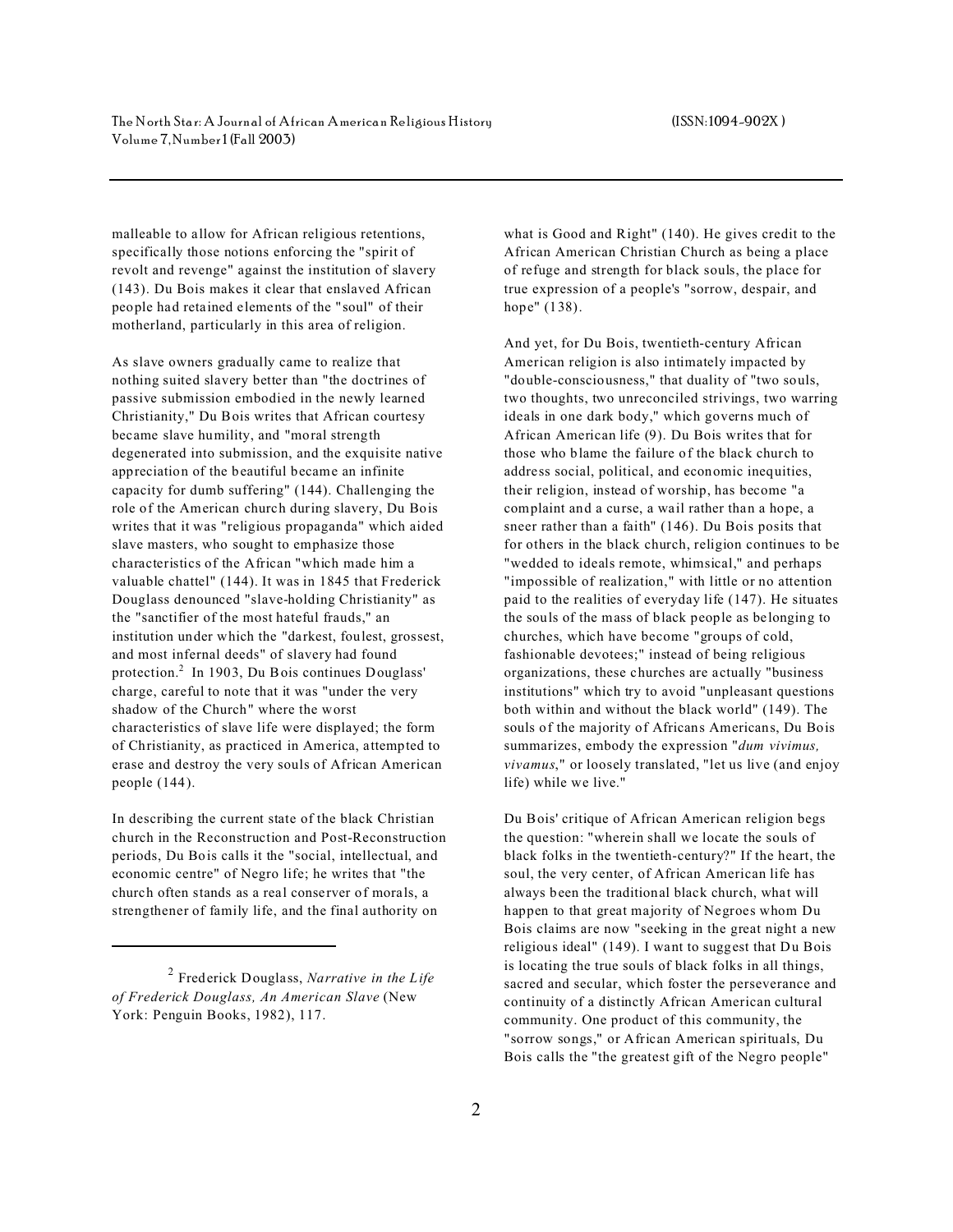## (181).

Besides using musical bars of spirituals to frame each of his chapters, Du Bois concludes The Souls of Black Folk with an essay on the richness and perseverance of this musical form, and the ensuing cultural legacy produced by people who live beneath the Veil. The sorrow songs are not only the "most beautiful expression of human experience born this side of the seas," but Du Bois also contends that spirituals are the only distinctly "American music" form (180). These songs are not mere words set to music, but they are poetry, folklore, history, theology, celebration, sorrow, and soul. These spirituals, like the people who created them, are "African…Afro-American... Negro... Negro and Caucasian" (184).

The "sorrow songs," as Du Bois describes them, are a microcosm of the achievements of African descendants in America; songs, which, like their composers, have been refined by the fires of American slavery, injustice, and oppression. These songs are the "music of an unhappy people," and the creations of "children of disappointment;" and yet, they are also prayers which breathe hope and "a faith in the ultimate justice of things" (188). The cultural expressions of black folks that Du Bois describes in the spirituals, reflect a secondary, but highly significant, definition of the word "soul," namely, those emotions of community and cohesion that thrive in the often unexamined corners of black life. And here, Du Bois' own life serves as a primary example.

Born in Great Barrington, Massachusetts during the Gilded Age, and raised in a town with fewer than fifty African Americans, Du Bois had little preparation for community life among rural all-black communities, in the North or the South. His chapter "On the Meaning of Progress" in The *Souls of Black Folk*, details the first summer he spends teaching school in a small black town in Tennessee, while an undergraduate student at Fisk University. The town and the people therein were extremely poor; existing almost entirely on sharecropping, this town was a place where people "lived and died in the shadow of one blue hill" (50). When Du Bois secures permission to teach there, and

is shown the dilapidated schoolhouse, with its rough plank benches and small blackboard, he is haunted by a "New England vision of neat little desks and chairs," like the ones in his own childhood schoolhouse (51). And while Du Bois was initially a wary stranger to this place, and this setting, there was something about the soul of this community, peopled by "plain and simple" black folks, which reached out and touched his soul.

Maybe it was the *soul food* that he ate there, in abundance. Despite the utter poverty, Du Bois writes that there was always "plenty of good country fare" (53). He was encouraged to "take out and help myself to fried chicken and wheat biscuit, meat, and cornpone, string-beans and berries" (53). Maybe it was the *religious soul* of the community which connected with Du Bois' own sensibilities. He notes that this was a place of "old time religion," with the entire town centered around the "twin temples of the hamlet, the Methodist, and the Hard-Shell Baptist churches" (54). And though there were " frenzied priests at the altar," the faith of the people Du Bois encountered gave him a sense of welcome and belonging (54). Maybe it was the *soul music*, which Du Bois grew to love, that tied him to this little Tennessee hamlet. There, the "soft melody and mighty cadences of Negro song fluttered and thundered" (54).

Perhaps the soul food, religious soul, and soul music of this rural place all combined to create in Du Bois a sense that this was also his community. Alexandria, Tennessee was so far removed from the well-tended and genteel New England town in which he grew to manhood, and yet Du Bois writes of feeling connected to this community within the inner recesses of his soul. Although it was only "half-awakened," in this town there existed a "common consciousness, sprung from common joy and grief, at burial, birth, or wedding; from a common hardship in poverty, poor land and low wages; and, above all, the sight of the Veil that hung between us and Opportunity" (54). The use of the word "us" firmly ties Du Bois to a place where he becomes an integral member.

After two summers of teaching in Alexandria,